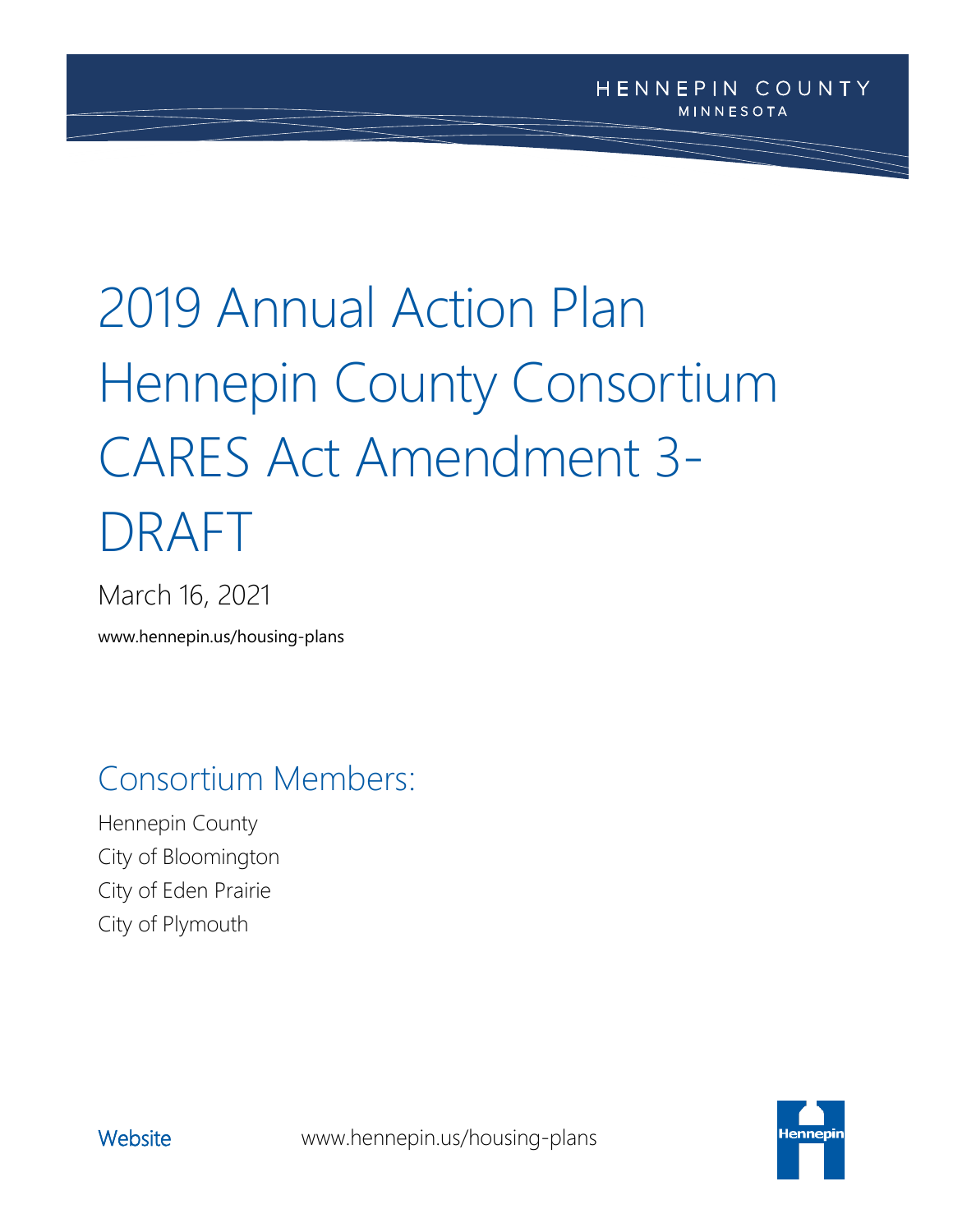

# Executive Summary

# **AP-05 Executive Summary - 91.200(c), 91.220(b)**

#### **1. Introduction**

The Hennepin County Consortium 2019 Action Plan is prepared to meet statutory planning and application requirements for the receipt and use of five Housing and Urban Development (HUD) funding programs in suburban Hennepin County:

- Community Development Block Grant (CDBG);
- HOME Investment Partnerships Program (HOME); and the
- Emergency Solutions Grant (ESG) Program
- Community Development Block Grant- CV (CDBG CV)
- Emergency Solutions Grant (ESG) Program CV (ESG-CV)

The Hennepin County Consortium ("Consortium") is comprised of four entitlement jurisdictions:

- The City of Bloomington
- The City of Eden Prairie
- The City of Plymouth
- The "Urban County" which includes 40 cities in suburban Hennepin County.

The 2015-2019 Consolidated Plan set community development and affordable housing goals for the use of CDBG, HOME, and ESG for five program years.

The Action Plan outlines the specific ways in which CDBG, HOME, and ESG funding will be used in the program year which is approximately July 1, 2019 to June 30, 2020. At the end of each program year, the Consortium prepares a Consolidated Annual Performance Evaluation Report (CAPER) to evaluate its performance relative to the 2015-2019 Consolidated Plan.

This Amendment adds two Authorized by the Coronavirus Aid, Relief, and Economic Security Act (CARES Act), Public Law 116-136, which was signed by President Trump on March 27, 2020, to respond to the growing effects of this historic public health crisis. Hennepin County received two special allocations of funds, under the CARES Act, to be used to prevent, prepare for, and respond to the coronavirus (COVID-19). They include the Community Development Block Grant (CDBG-CV) allocation in two rounds totaling \$4,286,617 which all will be used for emergency assistance under public services and general program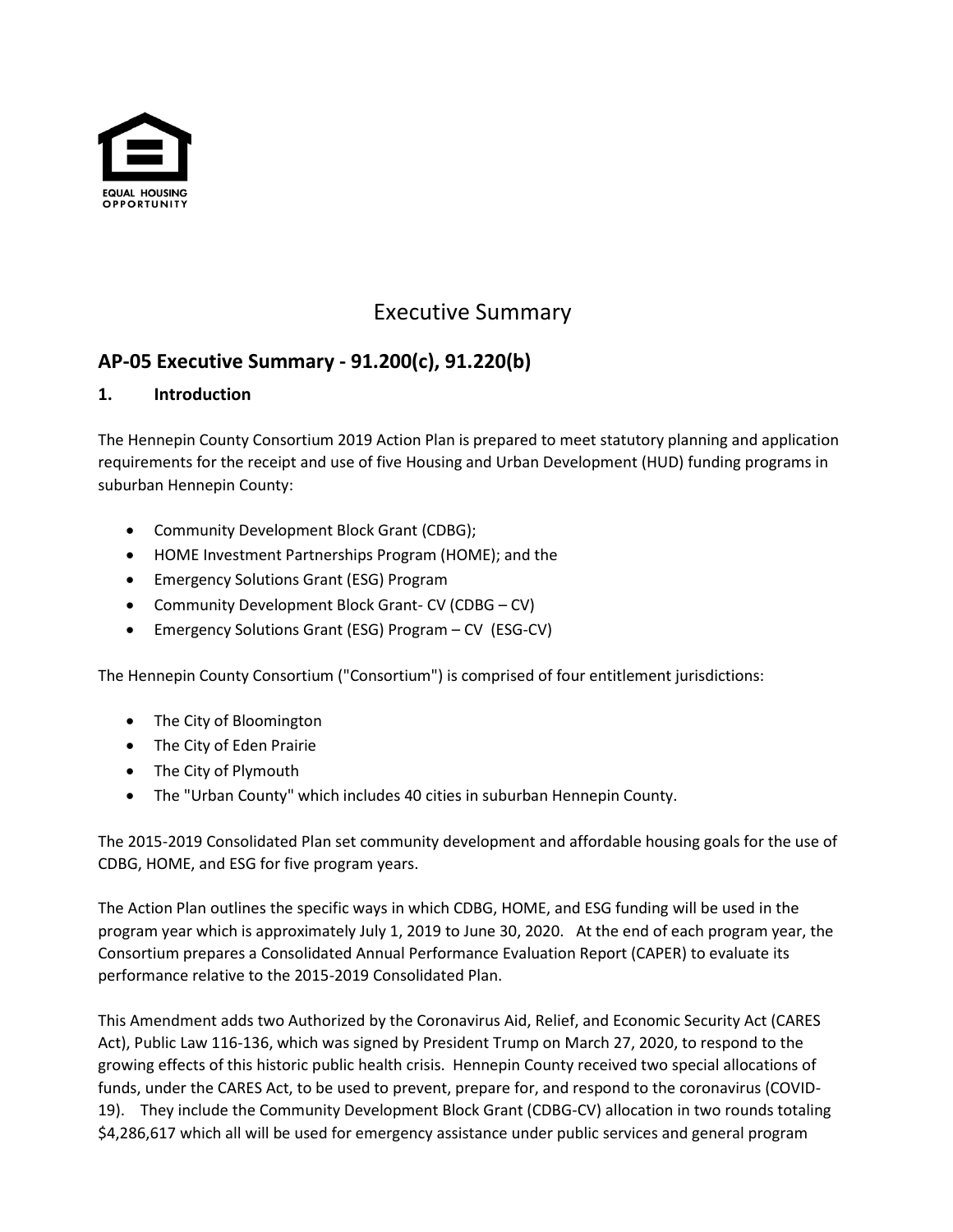administration. The other is the Emergency Solutions Grants (ESG-CV) Program funds allocation in two rounds totaling \$4,455,822, funds, will be used among individuals and families who are homeless or receiving homeless assistance; and to support additional homeless assistance and homelessness prevention activities to mitigate the impacts of COVID-19 and possibly up to 10 percent will be used for program administration.

The CARES Act adds additional flexibility for both the CDBG-CV grant and, in some cases, for the annual FY2020 CDBG grants in these unprecedented times. The public comment period is reduced to not less than 5 days, grantees may use virtual public hearings when necessary for public health reasons, the public services cap is suspended during the emergency, and States and local governments may reimburse costs of eligible activities incurred for pandemic response regardless of the date.

In addition, the CARES Act authorizes the HUD Secretary to grant waivers and alternative requirements of statutes and regulations in connection with the use of CDBG-CV funds and fiscal year 2019 and 2020 CDBG funds. Except for requirements related to fair housing, nondiscrimination, labor standards, and the environment). Waivers and alternative requirements can be granted when necessary to expedite and facilitate the use of funds to prevent, prepare for, and respond to coronavirus.

This Amendment adds two Projects and modifies the Administration Project in our original 2019 Annual Action Plan.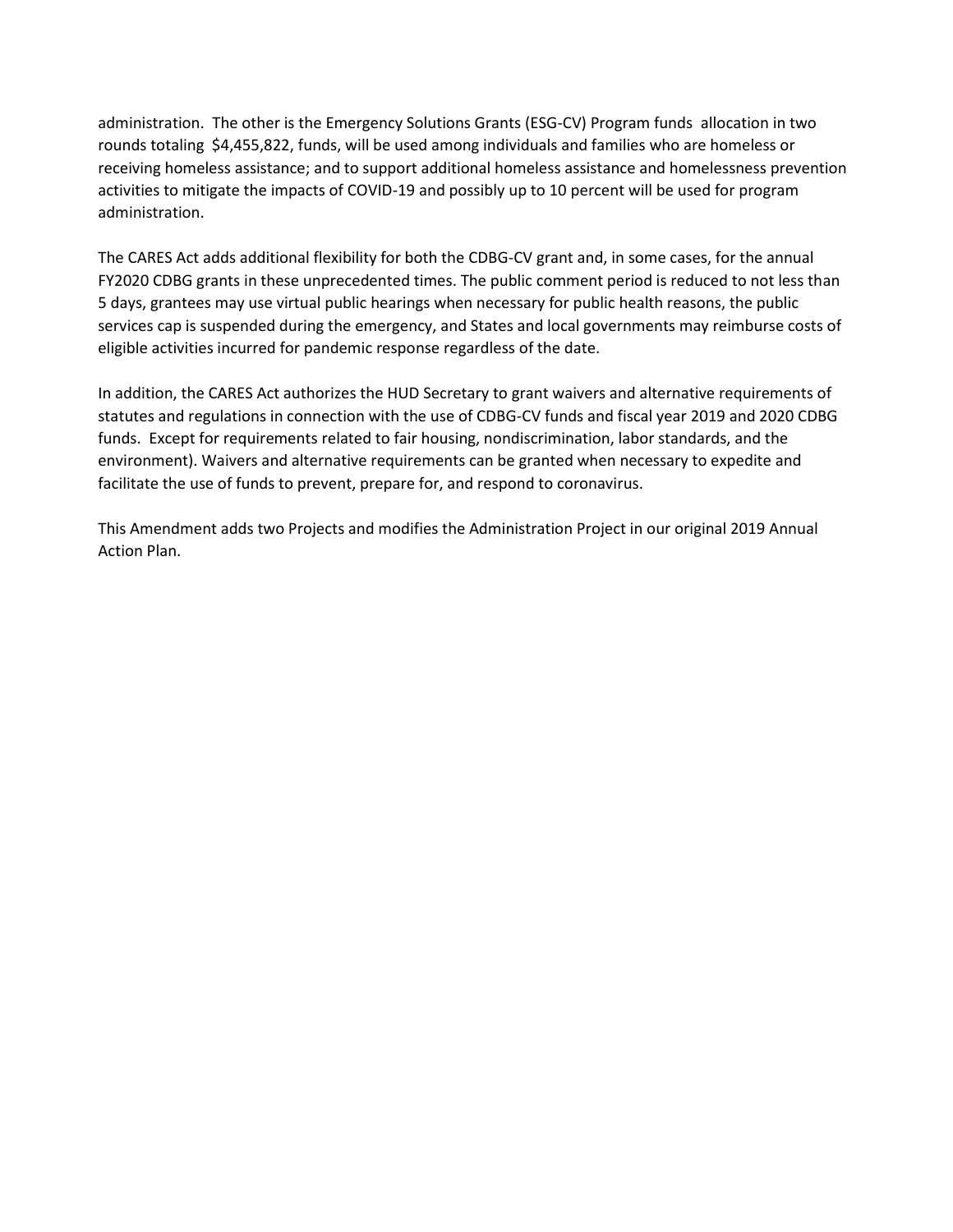### **AP-10 Consultation - 91.100, 91.200(b), 91.215(l)**

#### **1. Introduction**

#### **Provide a concise summary of the jurisdiction's activities to enhance coordination between public and assisted housing providers and private and governmental health, mental health and service agencies (91.215(l)).**

In addition to the coordination detailed in our original Plan, or the CARES Funding we did specific outreach to all suburban cities for additional input on the needs during this unprecedented time.

| City of<br>Medicine<br>Lake        | Possible rental assistance<br>for residents and small<br>businesses.                                                                                                                                                                                                                                                                                                                    | More anticipated<br>needs.                                                                                                                                                                                                                                          | Unknown needs.                                                                                                                                                | Medicine Lake<br>has no resources<br>for providing<br>economic<br>assistance to<br>individuals or<br>businesses.                                                                                                                                                                                 |
|------------------------------------|-----------------------------------------------------------------------------------------------------------------------------------------------------------------------------------------------------------------------------------------------------------------------------------------------------------------------------------------------------------------------------------------|---------------------------------------------------------------------------------------------------------------------------------------------------------------------------------------------------------------------------------------------------------------------|---------------------------------------------------------------------------------------------------------------------------------------------------------------|--------------------------------------------------------------------------------------------------------------------------------------------------------------------------------------------------------------------------------------------------------------------------------------------------|
| City of<br>Medina                  | Unknown. Medina has not<br>been approached with<br>emergency needs at this<br>point.                                                                                                                                                                                                                                                                                                    | (no response)                                                                                                                                                                                                                                                       | (no response)                                                                                                                                                 | Medina has<br>limited funds in<br>our budget that<br>could be used for<br>this purpose.                                                                                                                                                                                                          |
| City of<br>Minneto<br>nka<br>Beach | Unknown. Minnetonka<br>Beach has not been<br>approached with<br>emergency needs at this<br>point.                                                                                                                                                                                                                                                                                       | (no response)                                                                                                                                                                                                                                                       | (no response)                                                                                                                                                 | No response.                                                                                                                                                                                                                                                                                     |
| City of<br>Minneto<br>nka          | <b>Rental Assistance</b><br>Programs, Small Business<br>Assistance, Increase<br>assistance to public service<br>agencies. Housing (rent,<br>utilities), car, food.<br>Business: rent, employee<br>pay/unemployment, self-<br>employed, health<br>insurance. Assistance to<br>help businesses navigate<br>applications. Non-payment<br>of property taxes (concerns<br>for revenue loss). | Same as immediate<br>needs. Housing<br>evictions, and<br>mortgage non-<br>payments will<br>happen. Business,<br>loss of employees,<br>revenue, behind on<br>rent, and possible<br>permanent business<br>closure. Deferred<br>maintenance on<br>properties/nuisance. | Same as<br>immediate needs.<br>Housing mortgage<br>foreclosures,<br>business closures.<br>Services to<br>prevent shut-off<br>gas/electric for<br>winter 2020. | Too numerous to<br>mention (federal,<br>state, local); but<br>each piece of<br>assistance has<br>individual<br>parameters to<br>that program.<br>Difficult to<br>navigate at all<br>levels.<br>We would like to<br>reallocate<br>existing<br>entitlement<br>funds to public<br>service agencies. |
| City of<br>Mound                   | Immediate Rental and<br>mortgage assistance.                                                                                                                                                                                                                                                                                                                                            | Same as immediate<br>needs. Enhanced                                                                                                                                                                                                                                | Same as<br>immediate needs.                                                                                                                                   | Waiver of utility<br>late fees,                                                                                                                                                                                                                                                                  |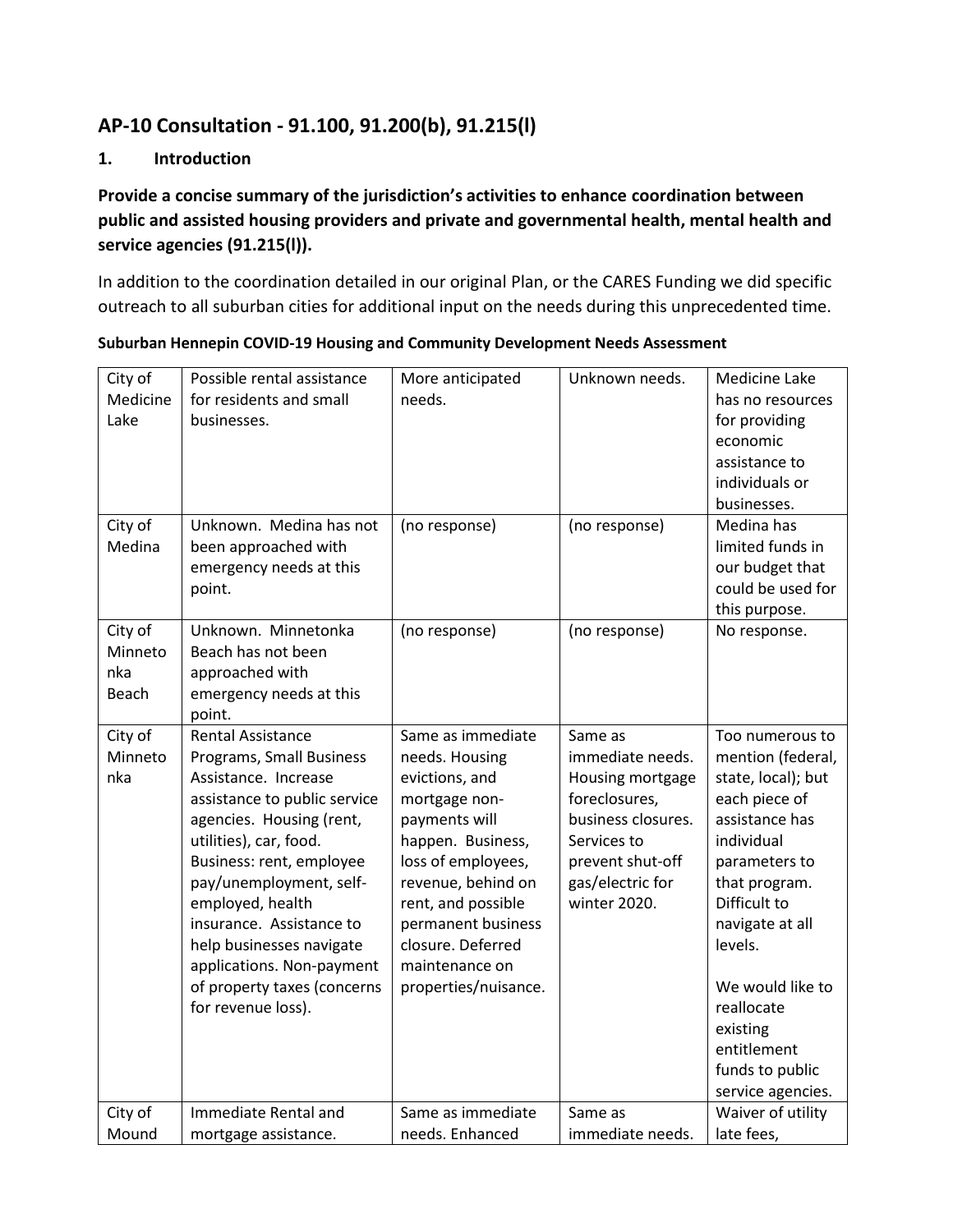|                               | Utlities. Gap funds<br>between other assistance.<br>Immediate assistance to<br>businesses in navigating<br>CARES Act, SBA, MNM&B,<br>DEED, MNUI, etc<br>administrative procedures<br>(counseling, information<br>clearinghouse, etc). | workforce programs<br>to transition<br>unemployed back to<br>work in jobs likely<br>different than they<br>lost.                                                                                                                                                                                  | Property tax<br>violations. Loss of<br>income for<br>schools/cities<br>from lower tax<br>base. Aide to local<br>government to<br>close gap in tax<br>revenues.                       | prorating license<br>fees. There are<br>no city programs<br>to address<br>property tax<br>relief or to assist<br>property/busines<br>s owners.                                           |
|-------------------------------|---------------------------------------------------------------------------------------------------------------------------------------------------------------------------------------------------------------------------------------|---------------------------------------------------------------------------------------------------------------------------------------------------------------------------------------------------------------------------------------------------------------------------------------------------|--------------------------------------------------------------------------------------------------------------------------------------------------------------------------------------|------------------------------------------------------------------------------------------------------------------------------------------------------------------------------------------|
| City of<br><b>New</b><br>Hope | Unknown. New Hope has<br>not been approached with<br>emergency needs at this<br>point.                                                                                                                                                | (same as immediate<br>needs response)                                                                                                                                                                                                                                                             | (same as<br>immediate needs<br>response)                                                                                                                                             | Limited<br>emergency<br>resources.<br>Would refer<br>residents to to<br>the county or<br>state for<br>assistance.                                                                        |
| City of<br>Osseo              | Increase is social services<br>for seniors. Increase in Law<br>enforcement calls to<br>homes. Concerns for<br>mental health/welfare<br>during stay-at-home order.                                                                     | Anticipate higher<br>housing support,<br>homelessness<br>prevention. Small<br>businesses financial<br>impacts.                                                                                                                                                                                    | Same as<br>immediate and 3-<br>month needs.                                                                                                                                          | Some private<br>donations from<br>restaurants to<br>feed seniors. No<br>business<br>resources<br>available for<br>business<br>assistance.                                                |
| City of<br>Richfield          | Emergency rent, utility and<br>food assistance.<br>Regardless of immigration<br>status.                                                                                                                                               | Same as immediate<br>needs. Emergency<br>mortgage payment<br>assistance.<br>Domestic violence<br>victim support.<br><b>Mental health</b><br>resources. Support<br>for organizations that<br>support kids in<br>negligent/abusive/su<br>bstance abuse<br>situations.<br>Assistance for<br>seniors. | Same as<br>immediate needs<br>and 3-month<br>needs. New needs<br>could be housing<br>maintenance.<br>items become<br>higher priority<br>over time (e.g.,<br>housing<br>maintenance). | Limited. VEAP<br>and local food<br>shelf<br>recommended to<br>receive 2020<br>CDBG funds for<br>rent/food. RE-<br>appropriation<br>\$15,000 in local<br>EDA levy funds to<br>go to VEAP. |
| City of St.<br>Louis<br>Park  | Rent, mortgage payments,<br>utilities, food.                                                                                                                                                                                          | (same as immediate<br>needs)                                                                                                                                                                                                                                                                      | (same as<br>immediate needs)                                                                                                                                                         | Allocation of<br>\$100,000 to STEP<br>for emergency<br>housing<br>assistance<br>related to COVID-<br>19                                                                                  |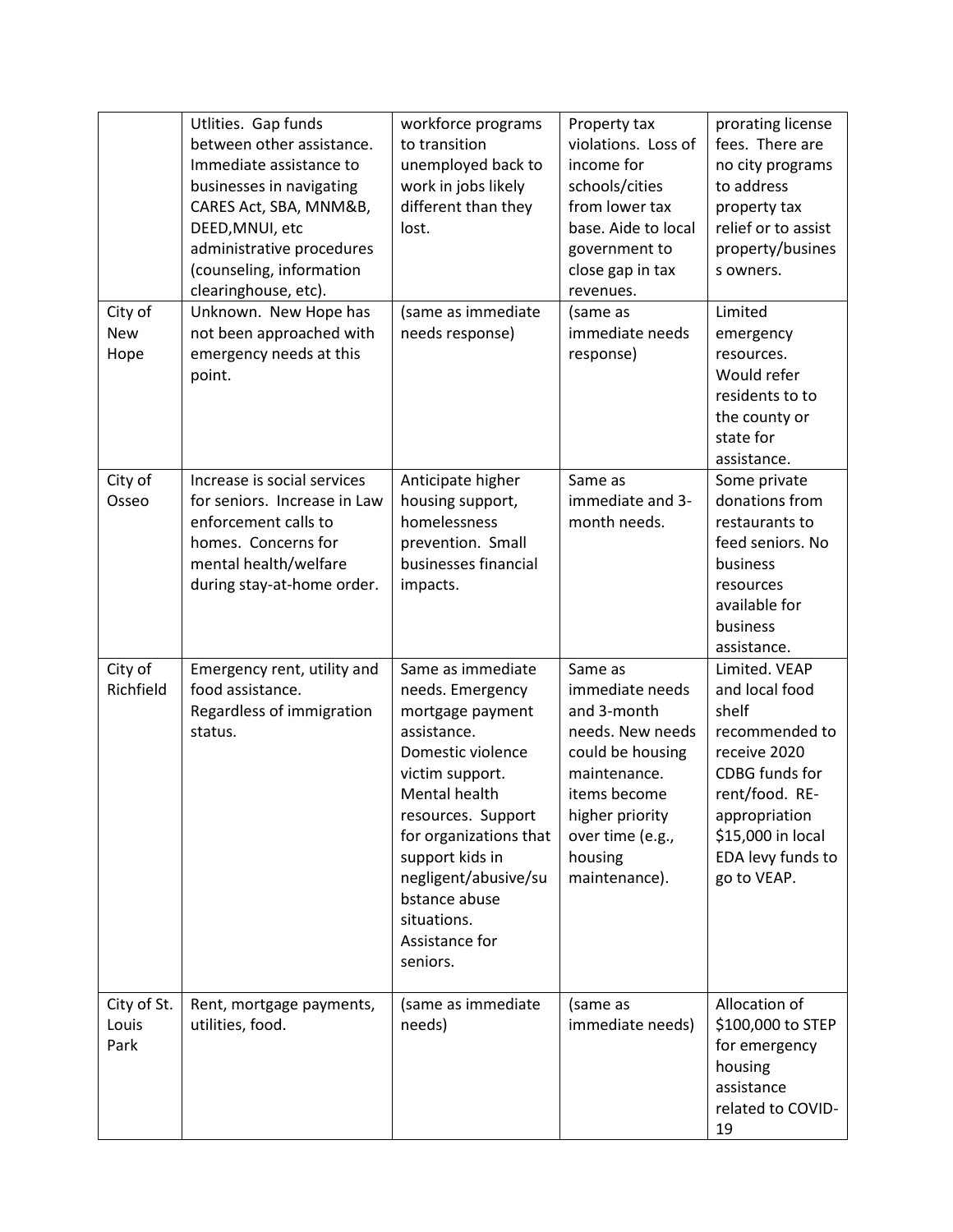## **AP-35 Projects - 91.420, 91.220(d)**

#### **Introduction**

The Needs identified in the Consolidated Plan are to:

- Preserve/Create Multifamily Rental Opportunities,
- Preserve/Create Single Family Homeownership Opportunities,
- Housing Opportunities for Homeless Populations,
- Support Education, Outreach and Services,
- Encourage Neighborhood Revitalization, and
- Stimulate Economic Development.

Projects are selected based on the population served and the needs and goals identified in the Consolidated Plan.

| $\mathbf{1}$ | <b>Project Name</b>                                                                                  | 2019 Administration                                                                                                                                                                                                                                                                                                                                    |  |  |
|--------------|------------------------------------------------------------------------------------------------------|--------------------------------------------------------------------------------------------------------------------------------------------------------------------------------------------------------------------------------------------------------------------------------------------------------------------------------------------------------|--|--|
|              | <b>Target Area</b>                                                                                   | n/a                                                                                                                                                                                                                                                                                                                                                    |  |  |
|              | <b>Goals Supported</b>                                                                               | n/a                                                                                                                                                                                                                                                                                                                                                    |  |  |
|              | <b>Needs Addressed</b>                                                                               | n/a                                                                                                                                                                                                                                                                                                                                                    |  |  |
|              | <b>Funding</b>                                                                                       | CDBG: \$347,745<br>HOME: \$169,185<br>CDBG20-CARES: R1 \$172,639<br>CDBG20-CARES: R2 \$332,829                                                                                                                                                                                                                                                         |  |  |
|              | <b>Description</b>                                                                                   | Twelve percent of Urban Hennepin County CDBG Program funds<br>and ten percent of HOME Consortium funds, plus PI, will be used to<br>help defray the costs incurred by Hennepin County for general<br>program administration costs (planning, general management,<br>oversight, coordination, evaluation and reporting). These are<br>estimated amounts |  |  |
|              |                                                                                                      | Adding 10 percent of CDBG-CV - Round 1                                                                                                                                                                                                                                                                                                                 |  |  |
|              |                                                                                                      | Adding 13 percent of CDBG-CV -- Round 2                                                                                                                                                                                                                                                                                                                |  |  |
|              | <b>Target Date</b>                                                                                   | 6/30/2021                                                                                                                                                                                                                                                                                                                                              |  |  |
|              | <b>Estimate the number and type</b><br>of families that will benefit<br>from the proposed activities | n/a                                                                                                                                                                                                                                                                                                                                                    |  |  |
|              | <b>Location Description</b>                                                                          | n/a                                                                                                                                                                                                                                                                                                                                                    |  |  |
|              | <b>Planned Activities</b>                                                                            | General Administration for the CDBG and HOME programs. Adding<br>10 percent of CDBG-CV R1. Adding 13 percent of CDBG-CV R2.                                                                                                                                                                                                                            |  |  |
|              | <b>Project Name</b>                                                                                  | ESG20-CARES (ESG- CV)                                                                                                                                                                                                                                                                                                                                  |  |  |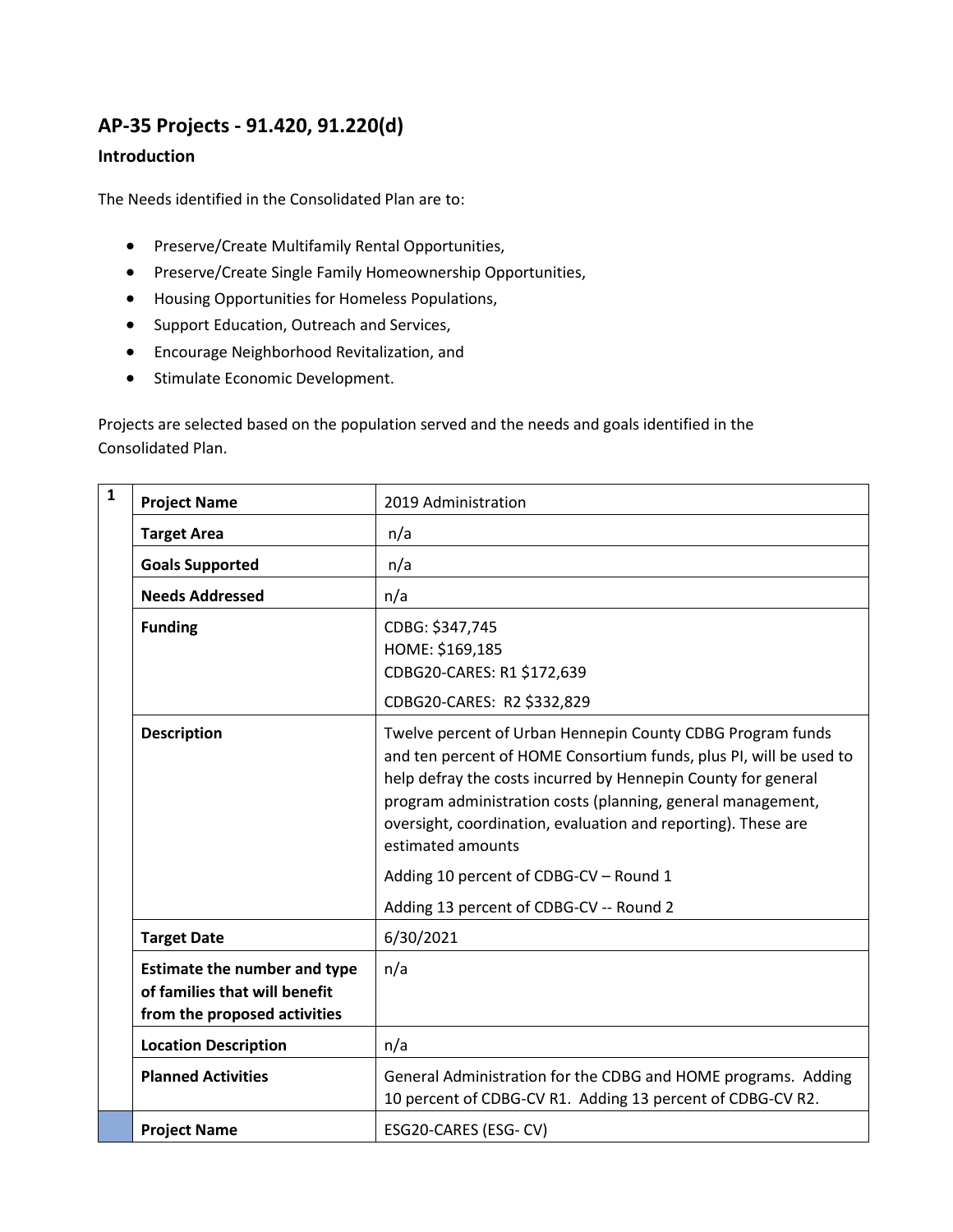| 37 | <b>Target Area</b>                                                                                   | Hennepin County                                                                                                                                                                                                                                                                                                                                                                                                                                                                                                                                                                |  |
|----|------------------------------------------------------------------------------------------------------|--------------------------------------------------------------------------------------------------------------------------------------------------------------------------------------------------------------------------------------------------------------------------------------------------------------------------------------------------------------------------------------------------------------------------------------------------------------------------------------------------------------------------------------------------------------------------------|--|
|    | <b>Goals Supported</b>                                                                               | <b>Emergency Assistance</b>                                                                                                                                                                                                                                                                                                                                                                                                                                                                                                                                                    |  |
|    |                                                                                                      | Rapid Rehousing                                                                                                                                                                                                                                                                                                                                                                                                                                                                                                                                                                |  |
|    | <b>Needs Addressed</b>                                                                               | Housing Opportunities for Homeless Populations                                                                                                                                                                                                                                                                                                                                                                                                                                                                                                                                 |  |
|    | <b>Funding</b>                                                                                       | Other $-$                                                                                                                                                                                                                                                                                                                                                                                                                                                                                                                                                                      |  |
|    |                                                                                                      | ESG20-CARES: ROUND 1 -- \$878,034                                                                                                                                                                                                                                                                                                                                                                                                                                                                                                                                              |  |
|    |                                                                                                      | ESG20-CARES: ROUND 2 -- \$3,577,788                                                                                                                                                                                                                                                                                                                                                                                                                                                                                                                                            |  |
|    | <b>Description</b>                                                                                   | Most likely funds will be used for our usual housing stabilization,<br>housing location, and short- and medium-term rental assistance,<br>the key priorities for ESG-funded service providers. However the<br>details have not been finalized, so it is possible these Emergency<br>Solutions Grants (ESG) funds will be used for any or all eligible uses:<br>to provide a wide range of services and supports under the five<br>program components: Street Outreach, Emergency Shelter, Rapid<br>Rehousing, Homelessness Prevention, and HMIS and possibly<br>Administration |  |
|    | <b>Target Date</b>                                                                                   | 6/30/2022                                                                                                                                                                                                                                                                                                                                                                                                                                                                                                                                                                      |  |
|    | <b>Estimate the number and type</b><br>of families that will benefit<br>from the proposed activities | 180 homeless households                                                                                                                                                                                                                                                                                                                                                                                                                                                                                                                                                        |  |
|    | <b>Location Description</b>                                                                          | Hennepin County                                                                                                                                                                                                                                                                                                                                                                                                                                                                                                                                                                |  |
|    | <b>Planned Activities</b>                                                                            | Funds will be used for housing stabilization, housing location, and<br>short- and medium-term rental assistance, the key priorities for<br>ESG-funded service providers.                                                                                                                                                                                                                                                                                                                                                                                                       |  |
| 38 | <b>Project Name</b>                                                                                  | CDBG20-CARES (CDBG-CV) AND CDBG-CV - 2 <sup>ND</sup> ROUND                                                                                                                                                                                                                                                                                                                                                                                                                                                                                                                     |  |
|    | <b>Target Area</b>                                                                                   | Suburban Hennepin County households (not including Plymouth,<br>Bloomington, and Eden Prairie)                                                                                                                                                                                                                                                                                                                                                                                                                                                                                 |  |
|    | <b>Goals Supported</b>                                                                               | <b>Emergency Assistance</b>                                                                                                                                                                                                                                                                                                                                                                                                                                                                                                                                                    |  |
|    |                                                                                                      | Homelessness Prevention and Support Services                                                                                                                                                                                                                                                                                                                                                                                                                                                                                                                                   |  |
|    | <b>Needs Addressed</b>                                                                               | Support Education, Outreach and Services                                                                                                                                                                                                                                                                                                                                                                                                                                                                                                                                       |  |
|    |                                                                                                      | Stimulate Economic Development                                                                                                                                                                                                                                                                                                                                                                                                                                                                                                                                                 |  |
|    | <b>Funding</b>                                                                                       | Other $-$                                                                                                                                                                                                                                                                                                                                                                                                                                                                                                                                                                      |  |
|    |                                                                                                      | CDBG20-CARES: R1 \$1,553,756                                                                                                                                                                                                                                                                                                                                                                                                                                                                                                                                                   |  |
|    |                                                                                                      | CDBG20-CARES: R2 \$2,227,939                                                                                                                                                                                                                                                                                                                                                                                                                                                                                                                                                   |  |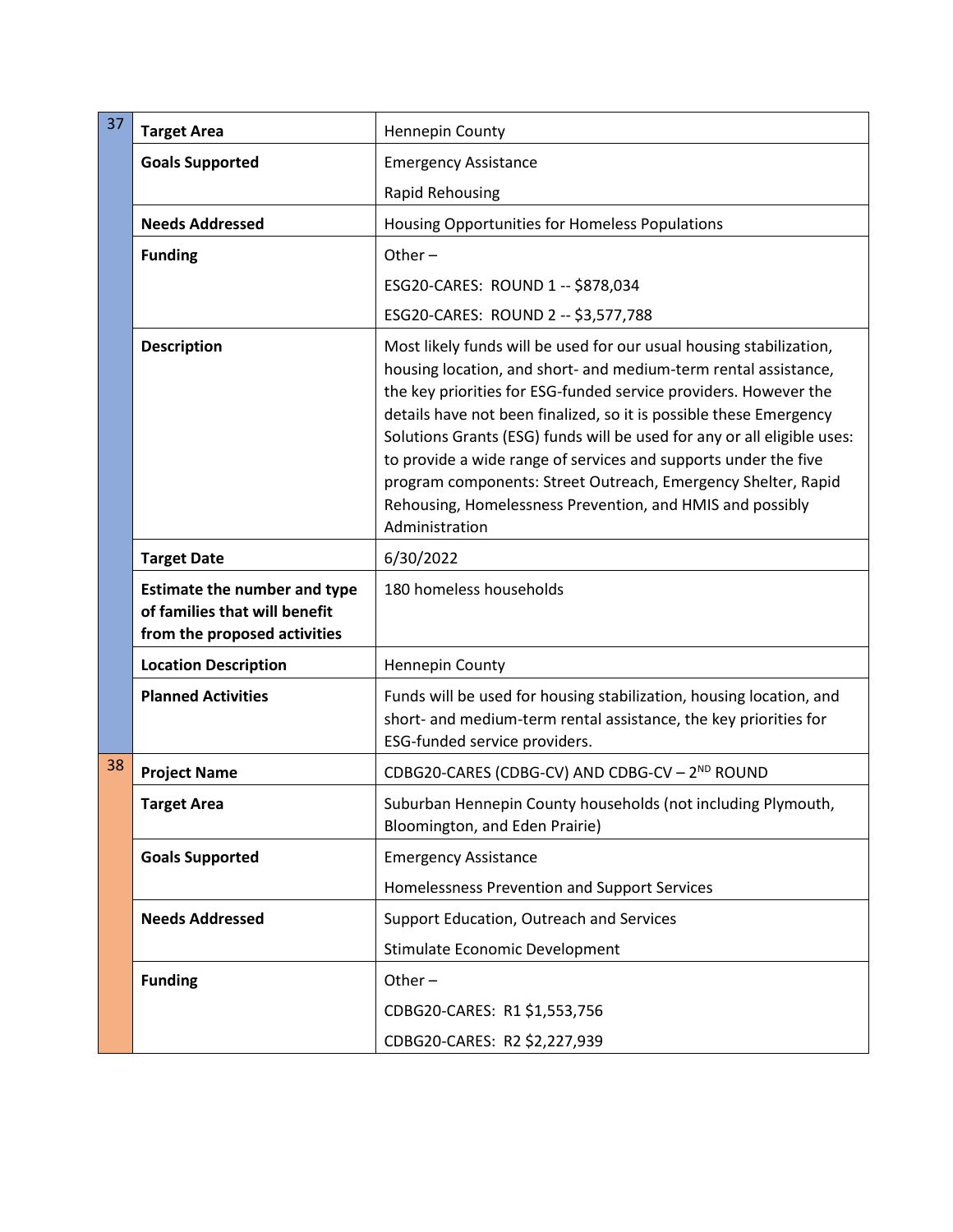| <b>Description</b>                                                                                                                  | Twelve percent of Urban Hennepin County CDBG Program funds<br>and ten percent of HOME Consortium funds, plus PI, will be used to<br>help defray the costs incurred by Hennepin County for general<br>program administration costs (planning, general management,<br>oversight, coordination, evaluation and reporting). These are<br>estimated amounts                                                                                                                                               |  |
|-------------------------------------------------------------------------------------------------------------------------------------|------------------------------------------------------------------------------------------------------------------------------------------------------------------------------------------------------------------------------------------------------------------------------------------------------------------------------------------------------------------------------------------------------------------------------------------------------------------------------------------------------|--|
|                                                                                                                                     | CDBG-CV - R1 as of May 2020. - used for renters                                                                                                                                                                                                                                                                                                                                                                                                                                                      |  |
|                                                                                                                                     | CDBG- CV-R2 as of March 2021 - used for homeowners and<br>navigators for renters and homeowners.                                                                                                                                                                                                                                                                                                                                                                                                     |  |
| <b>Target Date</b>                                                                                                                  | 10/30/2021                                                                                                                                                                                                                                                                                                                                                                                                                                                                                           |  |
| <b>Estimate the number and type</b><br>of families that will benefit<br>from the proposed activities                                | CDBG- CV R1 - 300 renter Households at risk of economic loss<br>related to COVID-19<br>Renters with annual household income <50% AMI<br>$\bullet$<br>Have lost income due to COVID-19<br>$\bullet$<br>Do not have sufficient funds to cover housing costs<br>$\bullet$<br>Not receiving assistance from other federal funds<br>$\bullet$<br>Priority for households' ineligible for Unemployment<br>Insurance<br>CDBG-R2 -- 750 homeowner Households at risk of economic loss<br>related to COVID-19 |  |
|                                                                                                                                     | Homeowners with annual household income <80% AMI                                                                                                                                                                                                                                                                                                                                                                                                                                                     |  |
|                                                                                                                                     | Have lost income due to COVID-19                                                                                                                                                                                                                                                                                                                                                                                                                                                                     |  |
|                                                                                                                                     | Do not have sufficient funds to cover housing costs<br>$\bullet$                                                                                                                                                                                                                                                                                                                                                                                                                                     |  |
|                                                                                                                                     | Not receiving assistance from other federal funds<br>٠                                                                                                                                                                                                                                                                                                                                                                                                                                               |  |
| <b>Location Description</b><br>Suburban Hennepin County households (not including Plymouth,<br><b>Bloomington and Eden Prairie)</b> |                                                                                                                                                                                                                                                                                                                                                                                                                                                                                                      |  |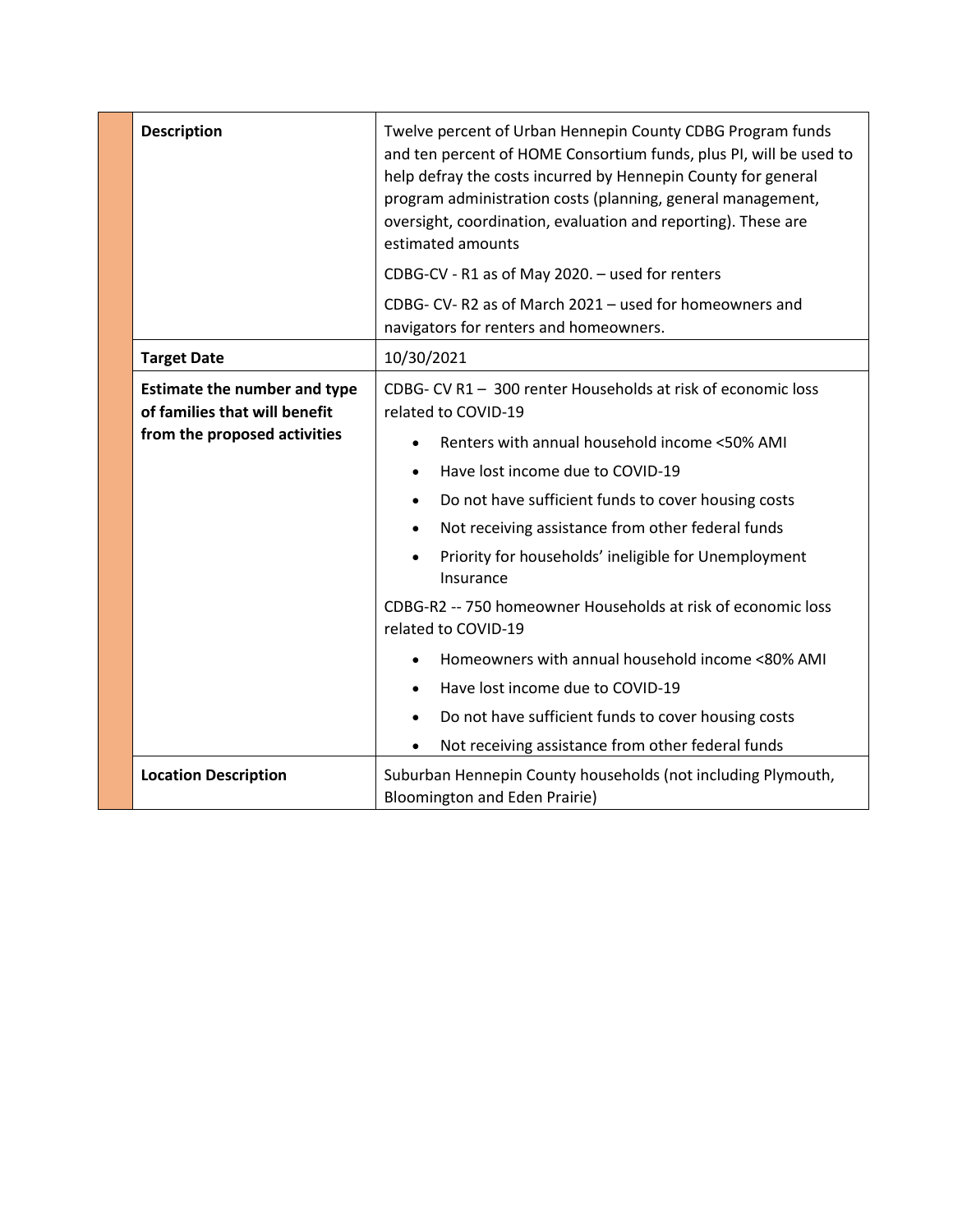| <b>Planned Activities</b> | <b>ROUND 1-</b>                                                                                                                                                                                                                                                                     |                                                                                                  |
|---------------------------|-------------------------------------------------------------------------------------------------------------------------------------------------------------------------------------------------------------------------------------------------------------------------------------|--------------------------------------------------------------------------------------------------|
|                           | Non-profit organizations currently serving suburban Hennepin<br>County, and selected to receive CDBG funding for Emergency<br>Assistance or Homeless Prevention in the 2019 and/or 2020<br>Program Year. Households Self attest to their income and stability<br>impacted by COVID. |                                                                                                  |
|                           |                                                                                                                                                                                                                                                                                     | Eligible expenditures:                                                                           |
|                           |                                                                                                                                                                                                                                                                                     | ~\$1,500 financial assistance/household                                                          |
|                           |                                                                                                                                                                                                                                                                                     | Rent assistance, rent arrears, or utility assistance<br>O                                        |
|                           |                                                                                                                                                                                                                                                                                     | Payments must be made directly to property managers or<br>$\mathbf{o}$<br>utility companies      |
|                           |                                                                                                                                                                                                                                                                                     | Staffing costs to complete screening, eligibility<br>determination, problem-solving and referral |
|                           |                                                                                                                                                                                                                                                                                     | Costs for increased food assistance needs                                                        |
|                           |                                                                                                                                                                                                                                                                                     | Personal protective equipment                                                                    |
|                           |                                                                                                                                                                                                                                                                                     | Administration (management, accounting, etc.)                                                    |
|                           |                                                                                                                                                                                                                                                                                     | Funds will be distributed retro-actively to reimburse expenses.                                  |